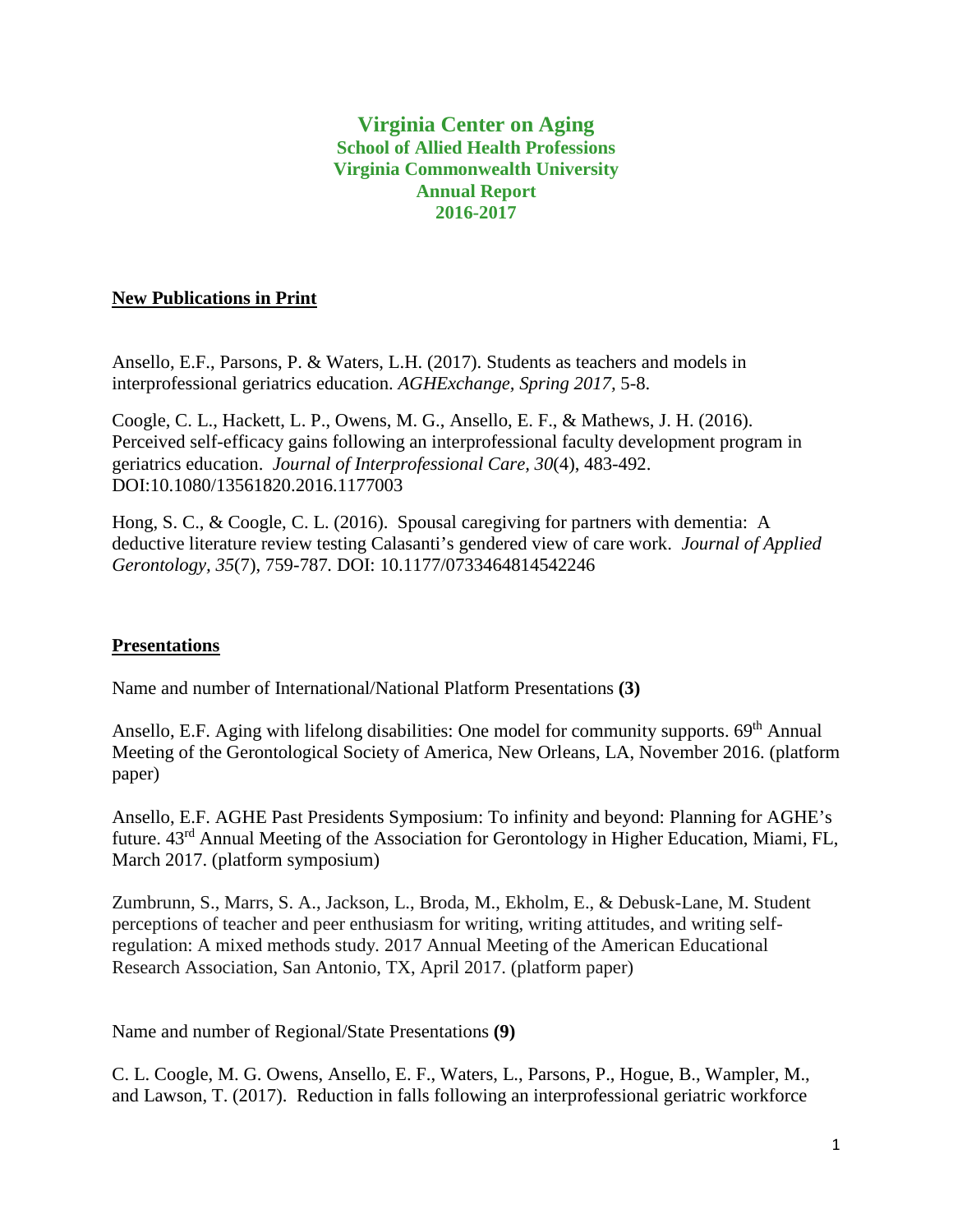development program on evidence-based falls management and prevention. The 38<sup>th</sup> Annual Meeting of the Southern Gerontological Society, Asheville, NC, April 2017. (platform paper)

O'Hara, C. (2016). Recognizing and responding to abuse in later life. Virginia Alliance of Social Work Practitioners Conference, Richmond, VA, October 2016. (workshop)

O'Hara, C. (2017). Recognizing and responding to abuse in later life. 23<sup>rd</sup> Annual Conference of the Virginia Coalition for the Prevention of Elder Abuse, Virginia Beach, VA, June, 2017. (workshop)

Young, R.A. (2017). Enhancing the response to abuse in later life: A law enforcement training project. Virginia Sheriff's Association, Irvington, VA, May 2017. (workshop)

Young, R.A. (2017). Response to Abuse in Later Life: A Law Enforcement Training Project. Northern Virginia Association of Chiefs of Police, Ashburn, VA, June 2017. (workshop)

Young, R.A. (2017). Response to Abuse in Later Life: A Law Enforcement Training Project. Blue Ridge Association of Chiefs of Police, Radford, VA, June 2017. (workshop)

Young, R.A. (2017). Response to Abuse in Later Life: A Law Enforcement Training Project. Hampton Roads Association of Chiefs of Police, Norfolk, VA, June 2017. (workshop)

Young, R.A. (2016). Abuse in later life: A training for providers of Victim Services. Bristol, VA, September, 2016. (workshop)

Young, R.A. (2016). Abuse in later life: A training for law enforcement. Bristol, VA, September, 2016. (workshop)

# **Posters**

Name and number of professional posters **(5)**

Fletcher, K., Ansello, E.F., Coogle, C.L. & Owens, M.G. (2016). An evidence-based interprofessional falls prevention educational program: Contribution of nursing. Gerontological Advanced Practice Nurses Association, Phoenix, AZ, September 2016.

Marrs, S. A., Love, S., Jackson, L., Zumbrunn, S. Measuring students' perceptions of writing feedback. Writing Research across Borders Conference, Bogotá, Columbia, February 2017.

Sideris, E., Dur, J., Kockerman, K., Peron, E., Waters, L., Dow, A. & Boling, P. Assessing the relationship between collaboration and team performance among students in an interprofessional geriatric virtual case. 75th Annual Scientific Meeting of the American Geriatrics Society, San Antonio, TX, May 2017.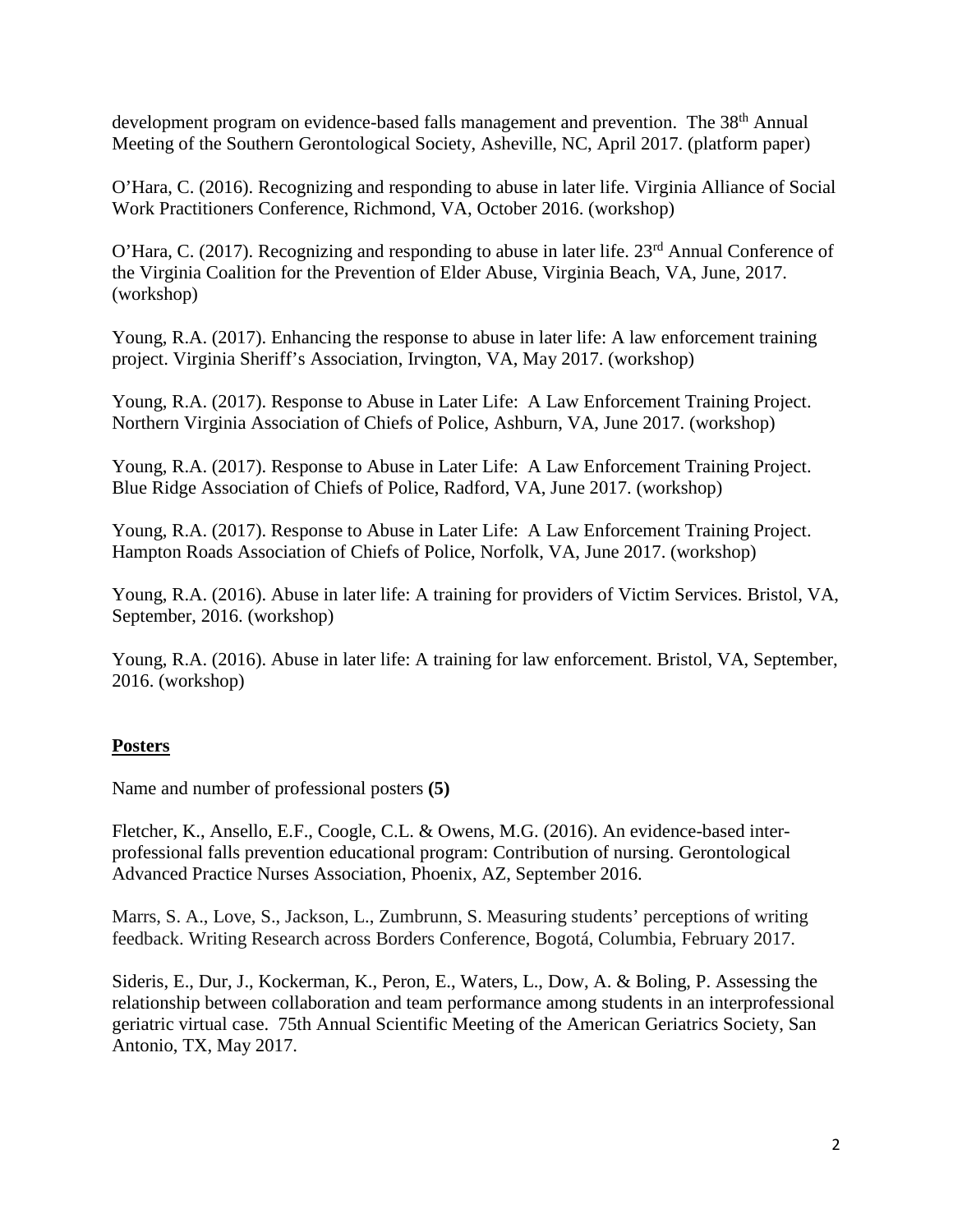Varier, D., Zumbrunn, S., Conklin, S., Stringer, J.K., & Marrs, S. A. Exploring elementary student writing self-regulation strategies: A qualitative inquiry*.* 2017 Annual Meeting of the American Educational Research Association, San Antonio, TX, April 2017.

Waters, L, Hong, Hong, S.C. and Ansello, E.F. Evaluating the long-term impact of the Virginia Geriatric Training and Education Initiative. 43rd Annual Meeting of the Association of Gerontology in Higher Education, Miami, FL, March 2017. (poster)

# **Interprofessional Education**

Name of faculty members who have taught in an IPE course **(6)**

Ansello, Coogle, Marrs, Mathews, Owens, Waters

Name of faculty who have participated in an ICubed project or accepted proposal **(1)**

Ansello

### **International Programs**

Name of international collaborations, etc. including number of faculty who are participating **(2)**

Ansello: Akdeniz University, Antalya, Turkey Ansello: Nippon Care-Fit Education Institute, Tokyo, Japan

## **Community Engagement**

Number of community engagements and faculty/staff involved **(13)**

Abuse Alternatives, Inc., Bristol (Young) Action Alliance Sexual Violence and Intimate Partner Violence Prevention Leadership Council (O'Hara) Alzheimer's Disease and Related Disorders Commission (Coogle) Area Planning and Services Committee on Aging with Lifelong Disabilities, Richmond (Ansello) Central Virginia Task Force on Domestic Violence in Later Life, Richmond (O'Hara) Geriatric Mental Health Partnership (Coogle) Metro Richmond Adult Fatality Review Team (O'Hara) Richmond Health and Wellness Program/Dominion Place (Ansello, Blake, Mathews, McIntyre, & Waters) Southside Virginia Community College, South Hill (Ansello) St. Francis Home, Richmond (Ansello) Virginia Coalition for the Prevention of Elder Abuse (Kupstas, O'Hara)